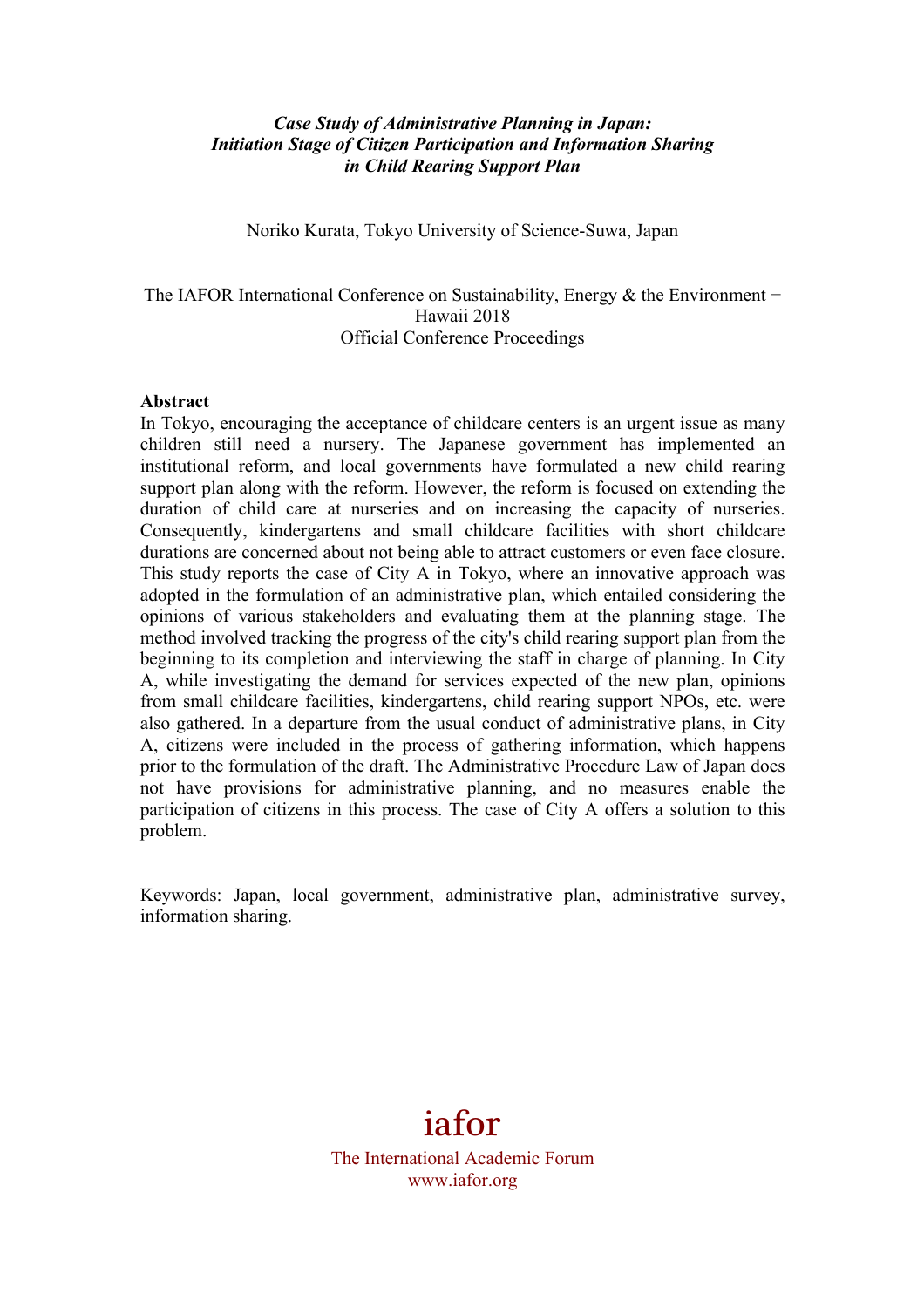## **Introduction**

As Japan's birth rates continue to decline, the population in metropolitan areas, such as Tokyo, continues to increase. At the same time, municipalities continue to be faced with depopulation, and this may polarize the populations in these regions.

One reason for the concentration of the population in metropolitan regions is that they offer many opportunities for employment. Young people who migrate to big cities in search of employment also get married and raise their children in the cities. Given these reasons, population concentration in metropolitan regions seems inevitable [Tokyo metropolitan government, 2016a], which, however, could be curtailed if opportunities for employment in rural regions increase significantly. This may also counter the effects of depopulation in these regions. Conversely, many parents in Tokyo find it difficult to work and raise their children simultaneously. This problem is compounded by the shortage of childcare centers in Tokyo [Tokyo metropolitan government, 2016b]. Therefore, it is important to increase the acceptance rates of childcare centers in big cities to reduce the number of children on waiting lists.



Fig.1. Number of children on waiting list for children care center in Tokyo. Figure based on [Tokyo metropolitan government, 2016b].

To counter this problem, the Japanese government enforced the Child and Child Care Support Act (Act No. 65 of 2012). In effect, this Act served to increase the acceptance rate and the duration of the enrollment process at childcare centers as well as kindergartens. The Act also allowed working parents to deposit and started a new system from FY2015 [Cabinet office, government of Japan, n.d.]. In FY2013, the Tokyo Metropolitan Government stated that it aimed to eliminate the need to place children on waiting lists of kindergartens and childcare centers by FY2017 [Tokyo metropolitan government, 2015a].

Although the Japanese government and the Tokyo Metropolitan Government have initiated these measures, municipalities are best suited to, and most capable of, addressing this problem effectively. As the basic form of local government, municipalities deal with residents more frequently, and this equips them to address this problem in a more effective manner.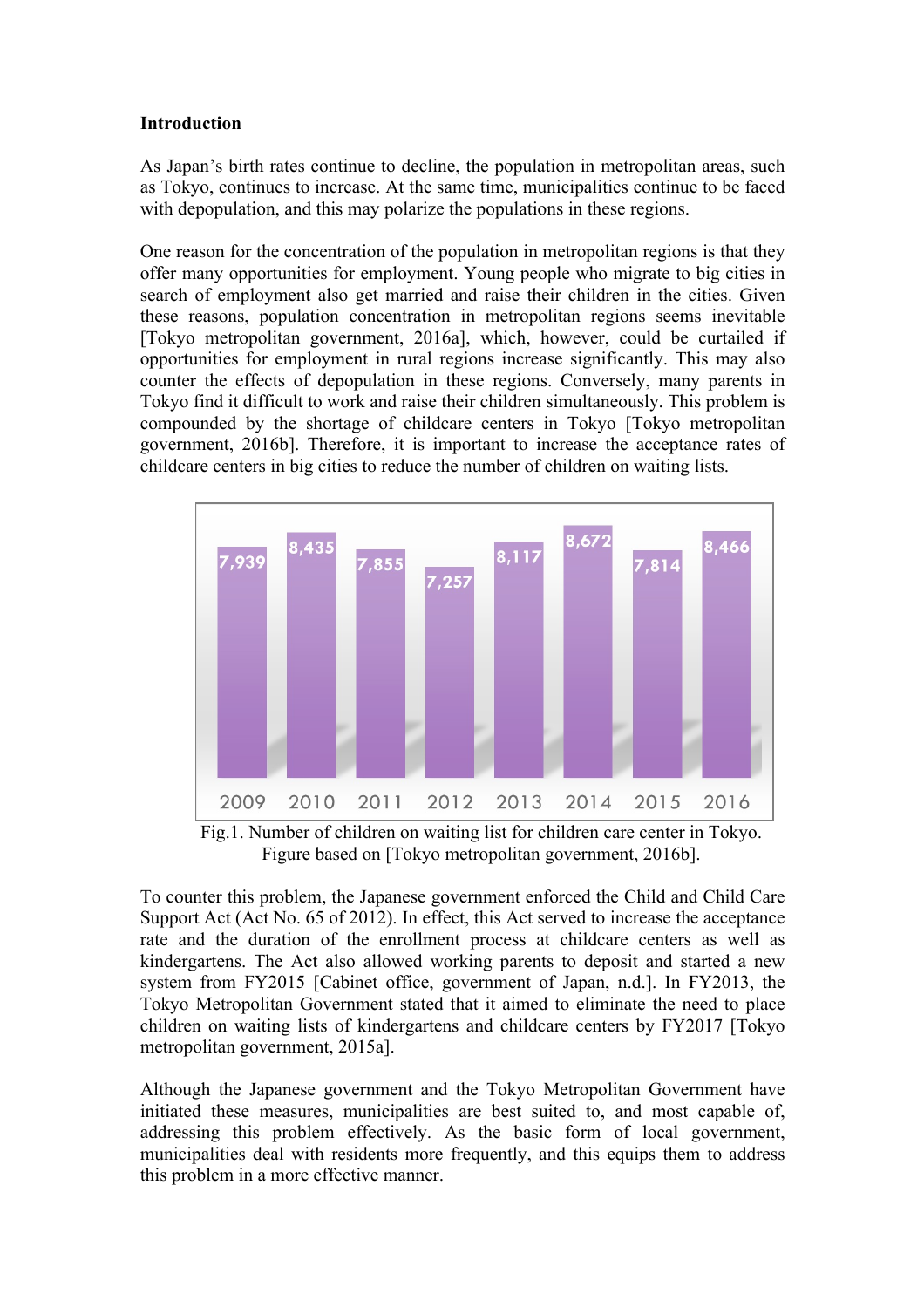The Tokyo Metropolitan Government requested municipalities in Tokyo to formulate administrative plans to eliminate the need to place children on waiting lists of childcare centers until FY2017. Consequently, the "Child Rearing Support Plan" was introduced in the municipalities in FY2015 [Tokyo metropolitan government, 2015b.].

## **Background**

The Administrative Procedure Act, enacted in 1993 in Japan, does not grant provisions for administrative planning. The lack of provisions to do so is a crucial issue in the context of administrative law [Takagi, Tsuneoka, and Suda, 2017].

The Administrative Procedure Act was last revised in 2005, and this revision empowered the general public to offer proposals or comment on proposed policies. In addition, governmental bodies were obligated to consider public opinion. In effect, the revision allows the public to control administrative planning to a reasonable extent.

It is also necessary to reform the legal system to increase public participation levels in administrative activities. The Administrative Procedure Act is likely to be revised to accommodate the need for more public participation. It is expected that the revision would focus on the ease of participation and the interests of the general public [Ushijima, 2016].

Local governments are expected to set up councils involving experts and residents to draft administrative plans. More importantly, the councils will be consulted in the drafting process. Residents can also influence administrative plans and express their opinions and interests by participating in workshops, conferences, hearings, and surveys [Isozaki, 2012].

At the local level, administrative plans are classified into three types: (i) comprehensive plans, (ii) basic plans, and (iii) individual plans. Comprehensive plans represent the highest level of administrative planning. Basic administrative plans typically pertain to welfare and urban development. Individual administrative plans represent a level lower than basic administrative planning. The "Child Rearing Support Plan" is an example of an individual administrative plan, whereas measures such as "Community Welfare Administrative Planning" are examples of basic administrative plans. Individual administrative plans are typically based on concrete and specific information; they pertain to the everyday lives of citizens. These plans are typically based on estimates such as the number of children who may be admitted to nurseries and other child care facilities over the next ten years. Individual plans also typically involve many stakeholders. For example, child care services are provided by nurseries, kindergartens, "childcare mothers," child rearing support NPOs, and other facilities. Although a large number of children are placed on waiting lists of childcare centers, setting up a public daycare center may endanger private daycare centers. Setting up public daycare centers may even result in the phasing out of private facilities. Therefore, it is highly difficult to address the needs and interests of all stakeholders equally.

This paper considers the case of CITY A, given the groundbreaking manner in which it formulated its administrative plans, and how, in doing so, it was also able to address the interests of various stakeholders. CITY A's case also allows one to identify the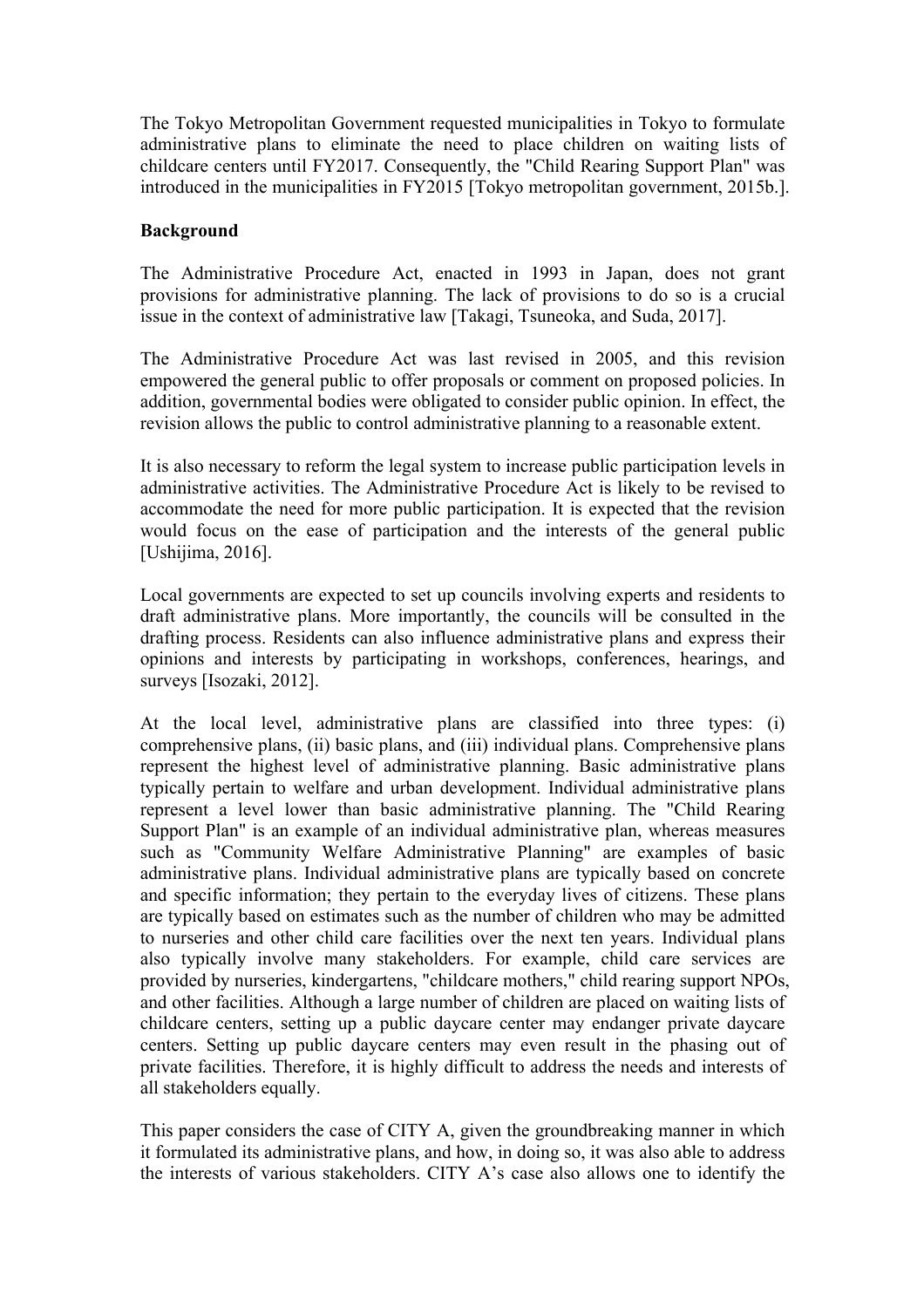means to address the needs and interests of various stakeholders in an equal manner, especially in the case of administrative planning.

#### **Study**

In FY2014, CITY A, located at the center of Tokyo, formulated a child rearing support plan, with a focus period of 10 years from FY2015 to FY2024. This administrative plan was formulated with the help of a council, which included citizens, representatives from child rearing support NPOs, representatives from parents' associations (especially parents of nursery school students), and academic researchers. In total, the council was comprised of 18members. Moreover, CITY A's child rearing support plan was based on survey questions designed by the municipal council.

## **1) Survey design**

Typically, formulating an administrative plan involves the evaluation of previous administrative plans; surveys are also conducted to determine the changes and improvements expected by various stakeholders. Moreover, in most cases, demand surveys are the only means available to express public interests and opinions. More often, the opportunity to answer surveys is mistaken for citizen participation.

In order to formulate a strong child rearing support plan, the Japanese government distributed a draft questionnaire (as a form of demand survey) to municipalities across the country. The draft questionnaire consisted of 23 pages. Although it did not indicate the direction of the survey items, the questions and the possible answers were described in detail. The draft questionnaire was divided into two parts: (i) mandatory items and (ii) arbitrary items. And municipalities were bound to investigate the mandatory items.

| からみた関係で当てはまる番号すべてに〇をつけてください。<br>1. 父母ともに 2. 母親 3. 父親 4. 祖父母<br>間8 宛名のお子さんの子育て(教育を含む)に、もっとも影響すると思われる環境すべてに○をつけてくだ | 5. 幼稚園                         | 6. 保育所                                                                       |
|------------------------------------------------------------------------------------------------------------------|--------------------------------|------------------------------------------------------------------------------|
|                                                                                                                  |                                |                                                                              |
|                                                                                                                  |                                |                                                                              |
|                                                                                                                  |                                |                                                                              |
|                                                                                                                  |                                |                                                                              |
|                                                                                                                  |                                |                                                                              |
| 1. 日常的に祖父母等の親族にみてもらえる                                                                                            | ⇒ 問9-1へ                        |                                                                              |
|                                                                                                                  |                                |                                                                              |
|                                                                                                                  |                                |                                                                              |
|                                                                                                                  | 2. 緊急時もしくは用事の際には祖父母等の親族にみてもらえる | 3. 幼稚園 4. 保育所 5. 認定こども園<br>問9 日頃、宛名のお子さんをみてもらえる親族・知人はいますか。当てはまる番号すべてに○をつけてくだ |

Fig. 2. A draft questionnaire of the Japanese government. Figure adapted from [Nishitokyo, 2014a].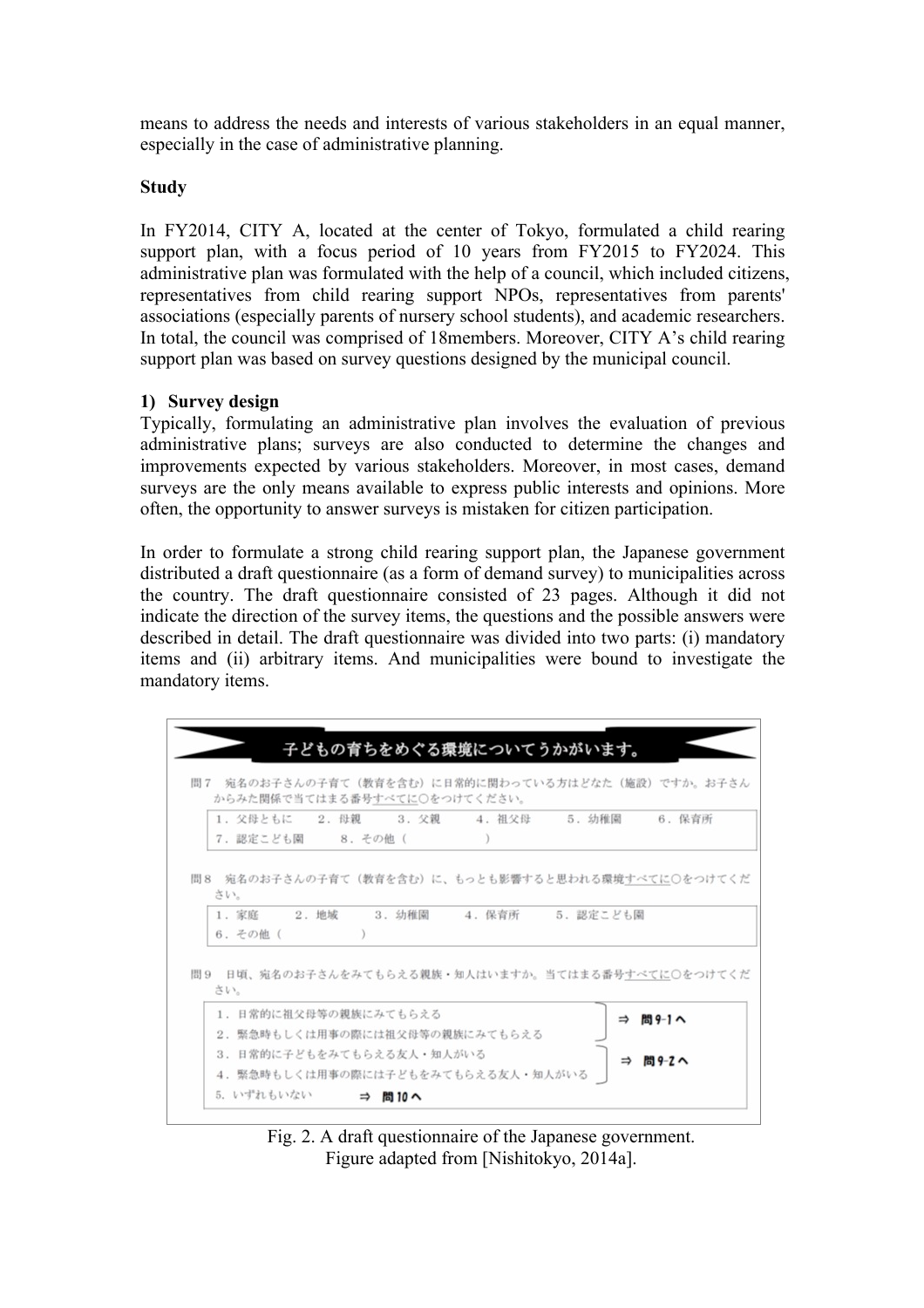Typically, the Japanese government does not take part in the administration of demand surveys. As a rule, local governments design and implement the draft investigation items. However, since the formulation of a child rearing support plan was an urgent task, the Japanese government took it upon itself to distribute the questionnaire.

Many local governments used the questionnaire unaltered; in other words, the questions and items formulated by the Japanese government were not modified. A large number of municipal councils only showed the findings of this demand survey in one meeting.

Generally, moreover, the public is not afforded the opportunity to influence the research design. Citizens are only expected to participate in surveys.

CITY A, however, deleted the list of arbitrary items indicated by the Japanese government. Instead, questions deemed urgent by CITY A's municipal council were included in the questionnaire. CITY A also considered the needs and interests expressed by the council members. CITY A invited questions from the council members, and the members were encouraged to share the concerns they faced not only as individuals but also as representatives of their respective organizations. For example, CITY A requested the representatives of the parents' association to recruit and discuss questions at meetings organized by the association. Compared to other municipal councils, CITY A directed more resources and efforts toward designing questions for the survey.

|                     |                          |     |              | 問15 「お子さん」の平日の教育・保育の事業を選ぶ際に、重視する点はどのようなことですか。 重要だと |     |  |  |
|---------------------|--------------------------|-----|--------------|----------------------------------------------------|-----|--|--|
|                     | 思う順に、順位を書いてください。         |     |              |                                                    |     |  |  |
| 位<br>1              | 2 位                      | 3 位 |              | 4 位                                                | 5 位 |  |  |
| 【重視する点】             | 下記より選択し、番号を上の記入欄に記入する。   |     |              |                                                    |     |  |  |
| 1<br>数育・保育の方針に共感できる |                          |     | 2            | 保育だけでなく、さまざまな教育プログラムを提供している                        |     |  |  |
| з                   | 行事が充実している                |     | $\mathbf{4}$ | 園長・保育士・職員スタッフ等の対応や園の印象がよい                          |     |  |  |
| 5<br>地域の評判がよい       |                          |     | 6            | アレルギーなど個別の支援対応ができる                                 |     |  |  |
| 障がい児の受け入れができる       |                          |     | 8            | 施設・設備が清潔で整っている                                     |     |  |  |
|                     | 9<br>部屋や園庭などの一人あたりの面積が広い |     |              | 10 給食を提供している                                       |     |  |  |
| 7                   |                          |     |              |                                                    |     |  |  |

Fig. 3. Invited questions from the council members (CITY A). Figure adapted from [Nishitokyo, 2014b].

# **2) Council Meetings**

Most municipal councils scheduled meetings based solely on their Presidents' schedule, and there was usually no room to change the date, venue, or the timing. Details were usually communicated to the members a week or two ahead of a meeting, and the meetings were held once every quarter.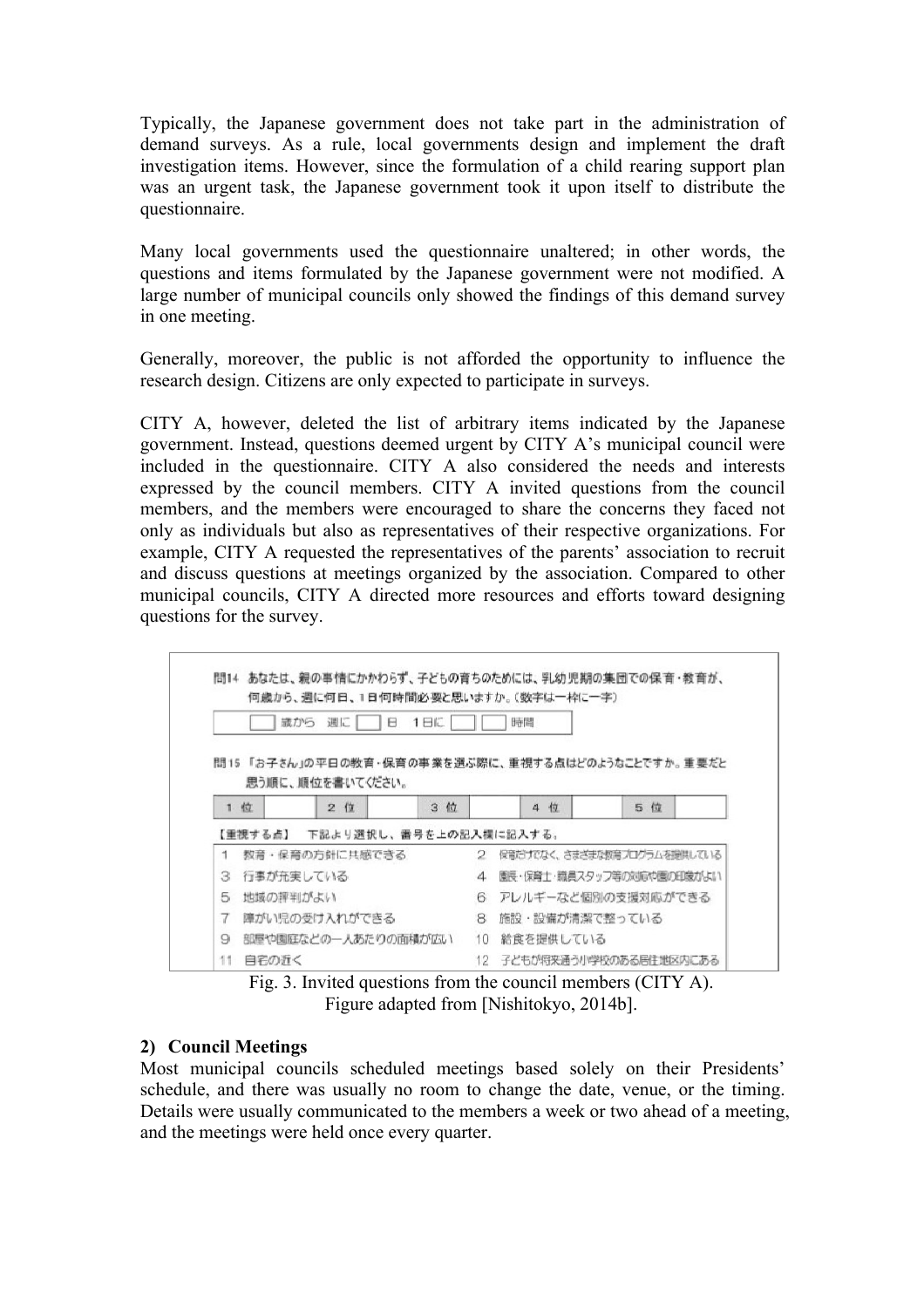The members of CITY A's municipal council, however, were given annual calendars, which also indicated dates for the meetings. Schedule adjustment can be selected on weekdays and Saturdays, morning, afternoon and nighttime, it was decided on the day when many members can participate.

Once finalized, members were given notice two months prior to a meeting. Necessary items were also mailed in advance, and members received these mails at least two weeks prior to the meeting. The meetings were held once every month.

In addition, nursery and daycare facilities were provided for members with children. In some cases, makeshift nursery rooms were also set up to accommodate the children.

## **Discussion**

## **1) Survey design**

Compared to other municipalities, CITY A encouraged and ensured greater public participation. For instance, members of CITY A's municipal council were involved in designing the questionnaire for the demand survey. The council was instrumental in gathering and consolidating the opinions of the various stakeholders; these opinions were also incorporated in the design of the demand survey.

The positive effects of CITY A's inclusive method are listed below:

The survey embodied the diverse perspectives, needs, and concerns of the stakeholders. By doing so, CITY A was able to create a level playing field for the stakeholders. This allowed otherwise marginalized opinions and interests to be shared and reduced the influence of dominant stakeholders. Stakeholders and council members were involved in reviewing the survey questions, whereas, in most other municipalities, stakeholders and council members were involved only in discussing the results of the survey. Compared to other municipalities, CITY A also devoted more time (the council devoted three months) to design the survey questions. As a result, members and stakeholders were able to understand the significance and implications of the survey questions. This in turn paved the way for vigorous debates and discussions. As the concerns and interests of all stakeholders were noted, it became possible to share impartial and unbiased data.

# **2) Meeting management**

The annual calendar allowed council members to plan for the monthly meetings in advance. Moreover, the two-month advance notice for meetings enabled members to prepare effectively. A flexible schedule was adopted in consideration of the members' diverse lifestyles. In addition, nursery and daycare facilities were provided for members with children.

# **Conclusion**

Typically, local governments do not encourage citizens to participate in the process of drafting an administrative survey prior to the drafting of an administrative plan. Citizens are usually only allowed to participate in surveys as respondents. As a result, the questionnaire of administrative survey typically do not reflect the citizens' interests.

CITY A, however, has favored an all-inclusive process. The municipal council was instrumental in encouraging public participation from the stage of gathering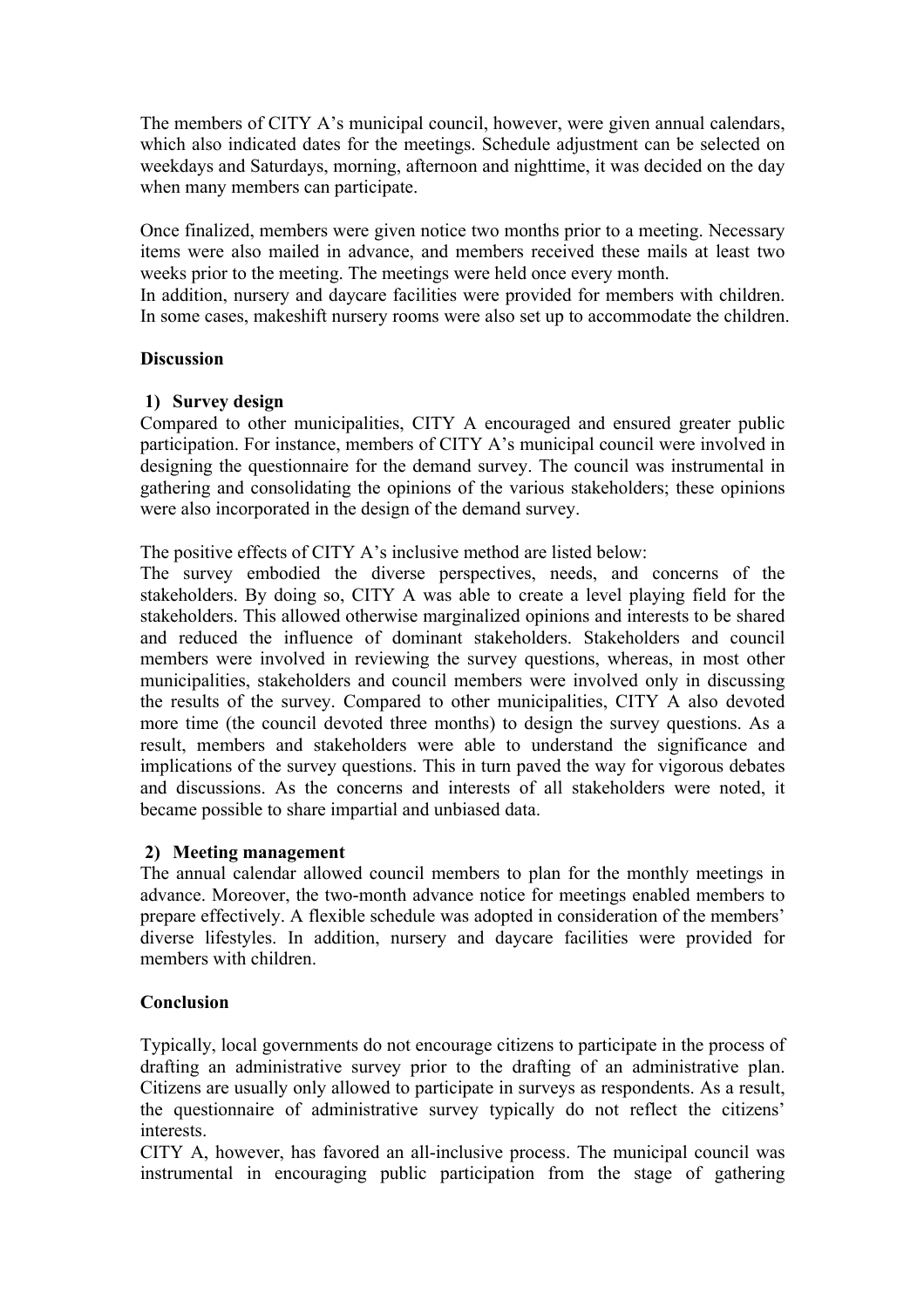information. Citizens of CITY A were involved in every crucial stage of the formulation an administrative plan. In order to address the often diverse, and sometimes conflicting, interests of various stakeholders, it is important to gather and record data in an objective manner. This also paves the way for fruitful discussions and debates. This case study also shows that it is important to encourage public participation in order to gather more relevant and objective information. This in turn allows governments to formulate effective administrative plans.